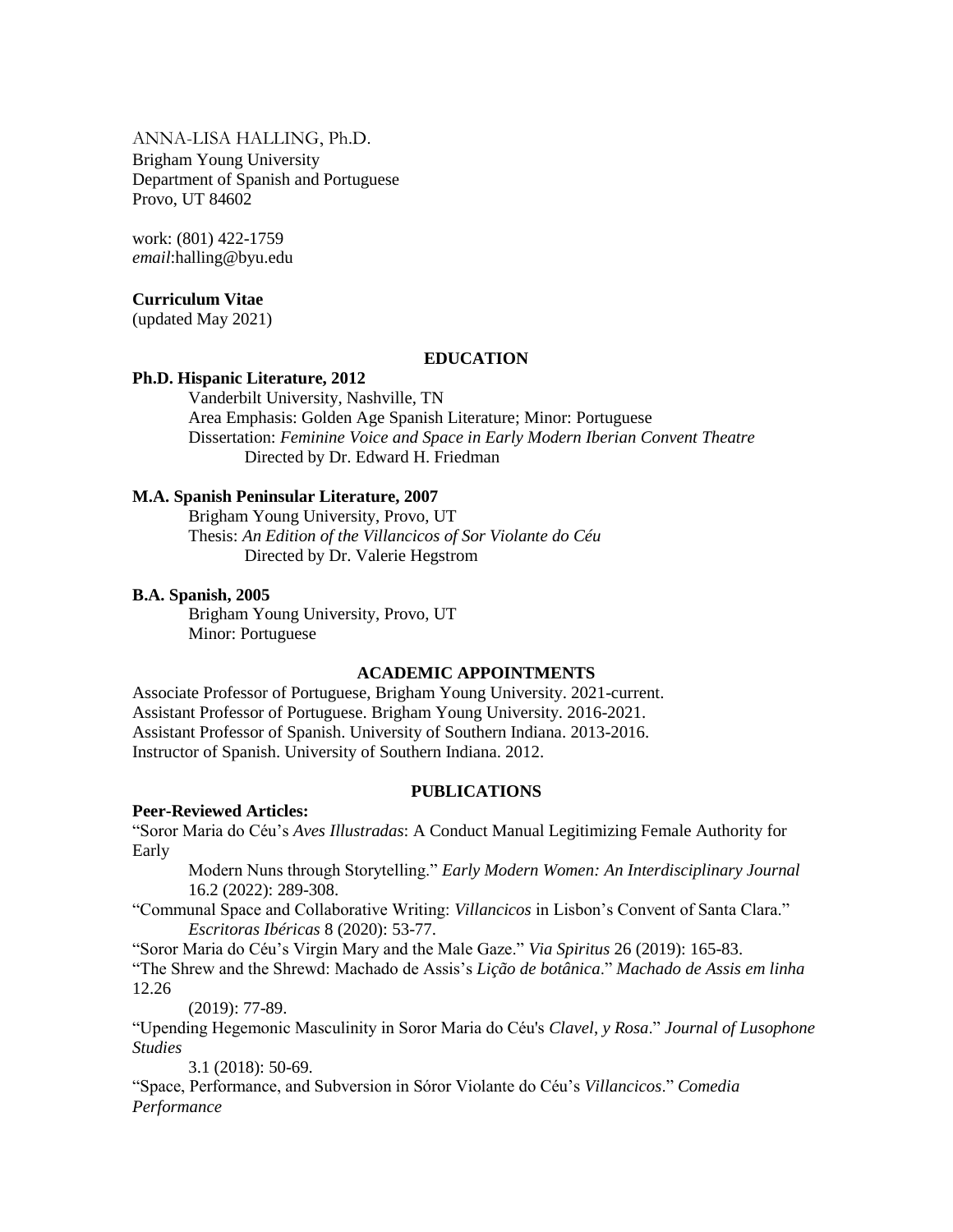14:1 (2017): 71-105.

"Countering the Male Gaze: Feminist Elements in Mira de Amescua's *La casa del tahur*." *Miríada Hispánica* 4 (2012): 69-83.

## **Book Chapters**

"Portuguese Convent Theater: A Proposed Performance of Soror Maria do Céu's *Triunfo do Rosario* 

Plays." *Staging and Stage Decor: Early European Theater*. Barbara Mujica (Ed). Wilmington: Vernon Press. Forthcoming in 2022.

"*El gran prodigio de España*: Joanna Theodora de Souza's Performative Convent *Comedia*." *Cosmic Wit:* 

*Essays in Honor of Edward H. Friedman*. Perez De Leon, V., Garcia, M. and Duclos, G. C. (Eds.) Delaware: Juan de la Cuesta, 2021. 170-181.

## **Published Conference Proceedings:**

"Tupi or not Tupi: José de Anchieta's Didactic Theatre among the Tupi-Guarani and Others." *Border Crossings: Boundaries of Cultural Interpretation* (2010): 33-40.

## **Translations:**

"Voluptuousness and Love" and "Aborted Spring" (with Rex Nielsen). *Hélice* 27 (2019): 138-144. "Myth Supply Company, Ltd." *Hélice* 9.4 (2018): 26-29.

## **Book Reviews**:

*The Count of Abranhos*. *Hispania* 103.4 (2020): 639-640. *Walt Whitman in Fernando Pessoa*. *Journal of Lusophone Studies* 4.2 (2019): 288-90. *La niña de Gómez Árias*. *Calíope* 22.2 (2017): 241-43. *Diálogos en las tablas: Últimas tendencias de la puesta en escena del teatro clásico español*. *Bulletin of the* 

*Comediantes* 68.1 (2016): 232-234.

*Approaches to Teaching the Works of Sor Juana Inés de la Cruz*. *Arizona Journal of Hispanic Cultural Studies* 12

(2008): 273-74.

## **Play Reviews**:

*La escuela de los vicios*, Siglo de Oro Drama Festival, Chamizal National Memorial. *Bulletin of the Comediantes* 66.2 (2015): 253-255.

*Peribáñez*, Siglo de Oro Drama Festival, Chamizal National Memorial. *Bulletin of the Comediantes*  63.2

(2011): 163-64.

*Con quien vengo, vengo*, Siglo de Oro Drama Festival, Chamizal National Memorial. *Bulletin of the Comediantes* 62.2 (2010): 161-63.

## **PRESENTATIONS**

## **International Conferences**:

- 2022 "Between Early Modern Pages and Digital Editions: Re-Presenting Playtexts by Seventeenth and Eighteenth-Century Women Playwrights in an Online Format." To be presented with Valerie Hegstrom at the Annual Association for Hispanic Classical Theater (AHCT) conference. Almagro, Spain.
- 2022 "Writing Women *Intramuros*: Agency and Redemption in Soror Maria do Céu's *Perla y Rosa*." Renaissance Society of America (RSA) conference. Dublin, Ireland.
- 2019 "Authority and Autonomy in Iberian Convent Conduct Manuals." Realm of Women conference. University of Évora. Évora, Portugal.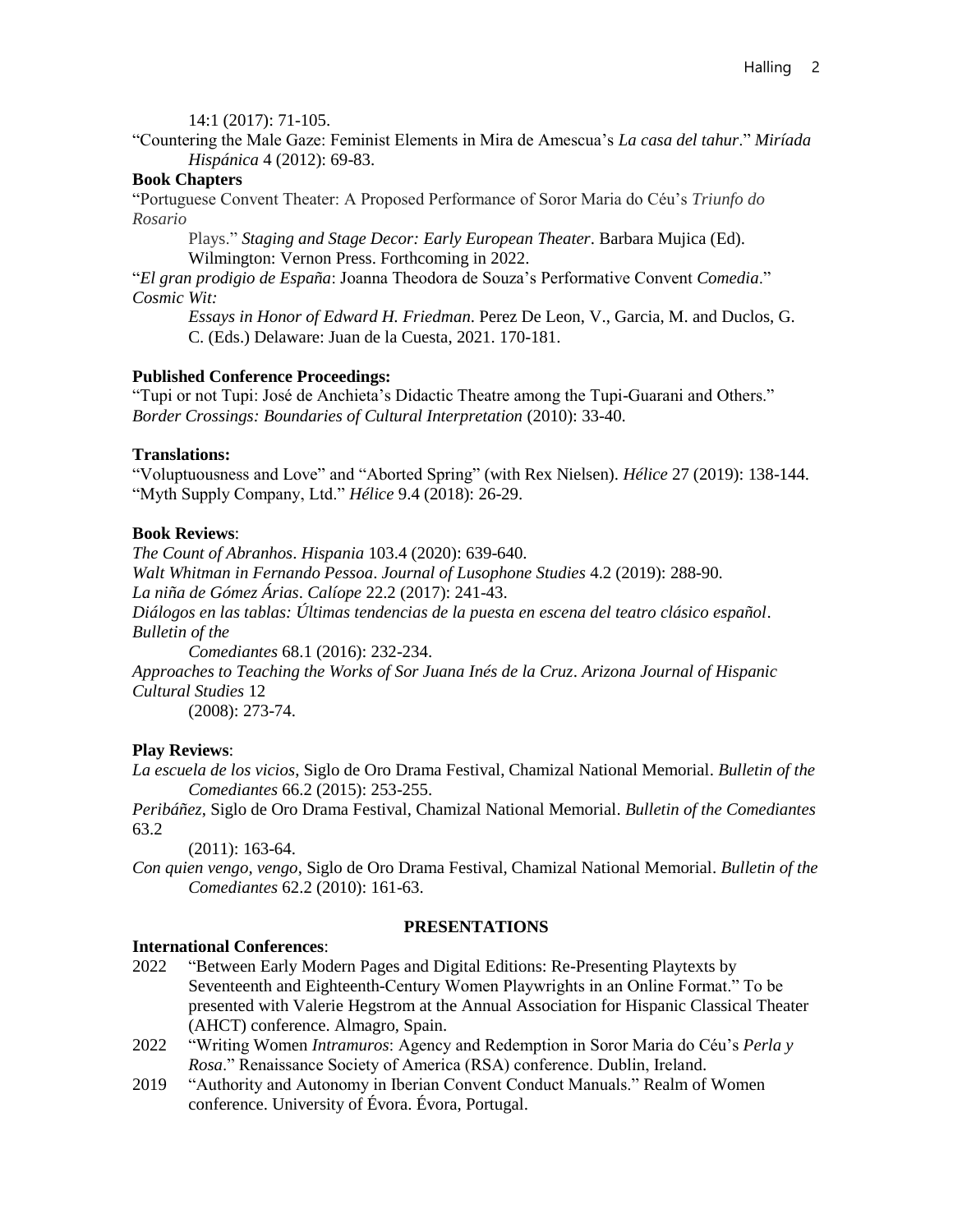- 2018 "Learned Birds: Metafiction and Emblematic Imagery in Sóror Maria do Céu's *Aves illustradas*." American Association of Teachers of Spanish and Portuguese (AATSP) conference. Salamanca, Spain.
- 2016 "From Margin to Center (Stage): Dramaturgas and Performance in the Classroom and Beyond." Grupo de Estudios sobre la Mujer en España y las Américas (GEMELA) conference. San Juan, Puerto Rico.
- 2014 "Space and Identity in Sor Francisca de Santa Teresa's Christmas Plays." Grupo de Estudios sobre la Mujer en España y las Américas (GEMELA) conference. Universidade de Lisboa, Lisbon, Portugal.

## **National Conferences:**

- 2021 "'Filho, andai por diante': Mothers in Three Sixteenth-Century Portuguese Autos." The annual meeting of the Sixteenth Century Society & Conference (SCSC). San Diego, CA.
- 2019 Presented on both the "Applied Learning in Portuguese Literature Linguistics and Pedagogy" and the "Spanish and Portuguese Review: Graduate Student Mentorship in Academic Publishing" panels at the American Association of Teachers of Spanish and Portuguese (AATSP) conference. San Diego, CA.
- 2019 "Performance and Place: Dona Joanna Theodora de Souza's Convent *Comedia*." Association for Hispanic Classical Theater (AHCT) Symposium on Golden Age Theatre. El Paso, TX.
- 2018 "Counter-Hegemony in Soror Maria do Céu's *Aves Illustradas* (1734)." American Portuguese Studies Association (APSA) conference. University of Michigan. Ann Arbor, MI.
- 2018 "Normative Marriage Literature in Early Modern Iberia." Renaissance Society of America (RSA) conference. New Orleans, LA.
- 2017 "Counter-Hegemony and Space in Sóror Maria do Céu's La flor de las finezas." Association for Hispanic Classical Theater (AHCT) Symposium on Golden Age Theatre. El Paso, TX.
- 2015 "Language and Culture through Theater Performance in the Classroom," co-presented with Dr. Emily Tobey. American Council on the Teaching of Foreign Languages (ACTFL) conference. San Diego, CA.
- 2014 "Space and Identity in Sor Francisca de Santa Teresa's Coloquios." Association for Hispanic Classical Theater (AHCT) Symposium on Golden Age Theatre. El Paso, TX.
- 2013 "Othering the Other: Race in Early Modern Convent Theater." Brigham Young University Women's Studies conference. Provo, UT.
- 2012 "Choosing Resistance Intramuros: Maria do Ceo's Virgin Mary and the Male Gaze." Brigham Young University Women's Studies Conference. Provo, UT.
- 2012 "Adapting Theater as a Tool for Basic-Level Language Teaching." Co-presented, Miami University Conference on the Teaching of Languages. West Chester, OH.
- 2012 "To See or Not to See: Mary and the Male Gaze in Sor Maria's Clavel y Rosa." Grupo de Estudios sobre la Mujer en España y las Américas (GEMELA) conference. Portland State University, Portland, OR.
- 2012 "Sisters-in-Arms and Letters: The Convent Space as Paradoxical Geography." Association for Hispanic Classical Theater (AHCT) Symposium on Golden Age Theatre. El Paso, TX.
- 2011 "All the World's a Stage: A Step-By-Step Guide to Outreach." Association for Hispanic Classical Theater (AHCT) Symposium on Golden Age Theatre. El Paso, TX.
- 2011 "Violence, Torture, and Excess: The Body as Locus of Punishment in María de Zayas's Exemplary Novels." Mormon Scholars in the Humanities (MSH) / Association for Mormon Letters (AML) conference. Utah Valley University, Orem, UT.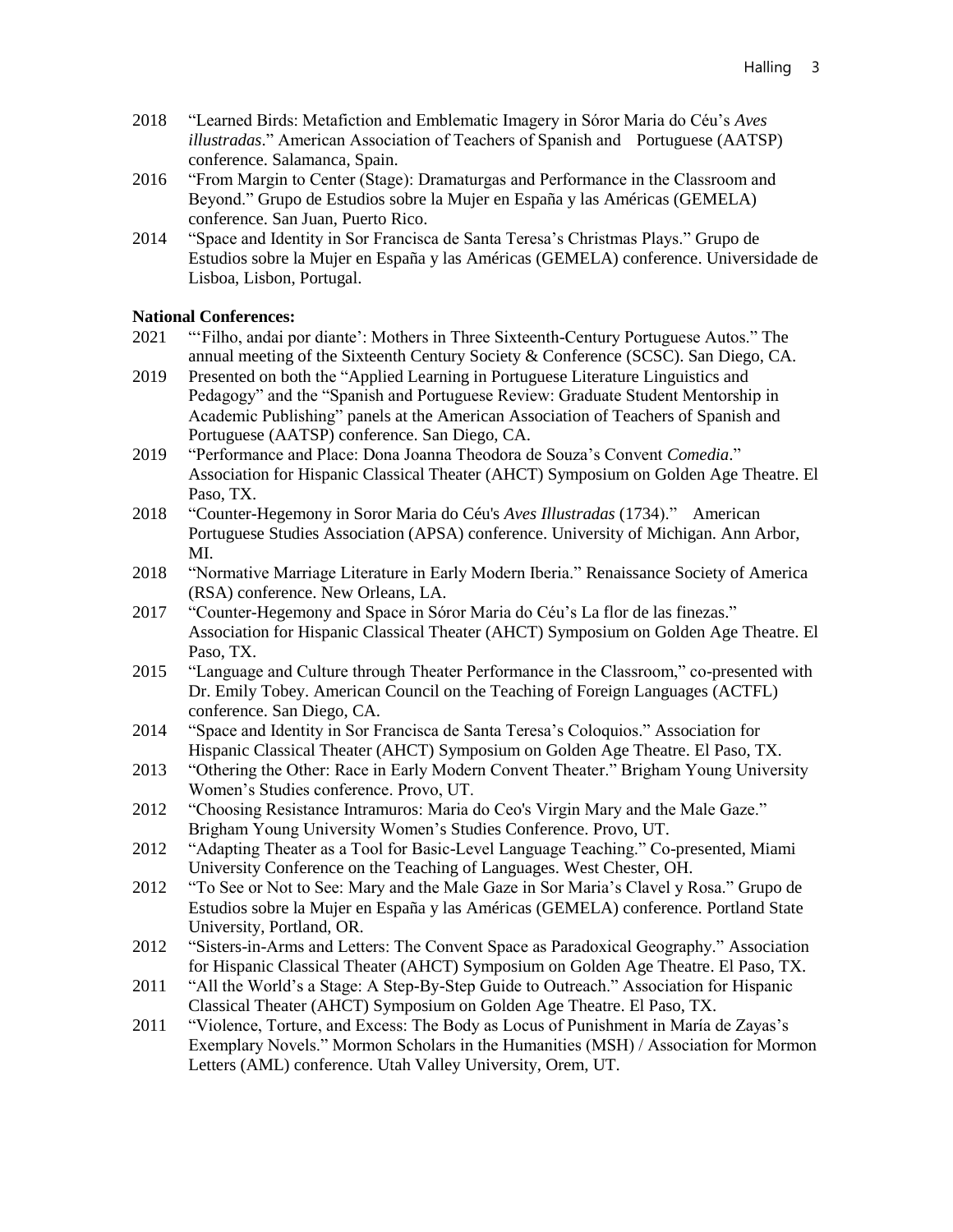- 2010 "The Ties That Bind: Sisterhood in Sor Marcela de San Félix's Convent." Mormon Scholars in the Humanities (MSH) conference. Claremont Graduate University, Claremont, CA.
- 2010 "'Atraviésale la espada': Gender, Solidarity, and the 'Mujer Varonil' in Sor Marcela de San Félix's La muerte del apetito." Association for Hispanic Classical Theater (AHCT) Symposium on Golden Age Theatre. El Paso, TX.
- 2009 "'No mujer, no cosa humana...ángel es, que no mujer': Countering the Male Gaze in Mira de Amescua's La casa del tahúr." Association for Hispanic Classical Theater (AHCT) Symposium on Golden Age Theatre. El Paso, TX
- 2008 "Convent Writing and Theatre: A Comparison of Sor Juana and Sor Violante." Association for Hispanic Classical Theatre (AHCT) Symposium on Golden Age Theatre. El Paso, TX.
- 2006 "Recovering Sor Violante do Céu's Villancicos and Uncovering their Theatricality." Asociación de Escritoras de España y las Américas (AEEA) / Association for Hispanic Classical Theatre (AHCT) Symposium on Golden Age Theatre. Georgetown University, Washington, D.C.

## **Regional & Local Conferences:**

- 2022 "'Great Literary Merit': Mentored Learning, Digital Humanities, and the Literary Canon." The sixth Digital Humanities Utah Symposium (DHU6). Brigham Young University.
- 2020 "'Navegação tão venturosa': Nautical Language and Convent Voice in Soror Violante's *Vilancicos*." Women's Voices of the Middle Ages and Renaissance symposium. Brigham Young University. Provo, UT.
- 2017 "The Shrew and the Shrewd: Machado de Assis's *Lição de botânica*." 11th Meeting of the Machado de Assis Research Group. "Intertextual Relations in the Work of Machado de Assis." Brigham Young University. Provo, UT
- 2016 "Gender and Genre in Early Modern Iberian Convent Theater." Kentucky Foreign Language Conference (KFLC). University of Kentucky, Lexington, KY.
- 2010 "'Entre mujeres': The Brothel as a Women's Space in José Donoso's El lugar sin límites." Bodies and Oddities: Vanderbilt University Spanish and Portuguese graduate student conference. Vanderbilt University, Nashville, TN.
- 2008 "Tupi or not Tupi: José de Anchieta's Didactic Theatre Among the Tupi-Guarani and Others." Border Crossings: Boundaries of Cultural Interpretation. Vanderbilt University, Nashville, TN.

#### **Other Presentations**:

- 2022 Colloquium. "More Than Muses: Recovering the Voices of Early Modern Iberian Women Writers in a Digital Library." Global Women's Studies colloquia series. Brigham Young University.
- 2021 Roundtable Discussion. "Enjoying Europe from Afar." Café Europe Roundtable Series, Kennedy Center, Brigham Young University.
- 2021 Introduction. "Hidden Images: Light, Color, and Photography in Júlia Murat's *Found Memories* (2011)." Brigham Young University's International Cinema.
- 2021 Roundtable Discussion. "Betrayals: Secrets, Scandals, and Anti-Semitism in European History." Café Europe Roundtable Series, Kennedy Center, Brigham Young University.
- 2021 Invited Lecture. "O que tem a ver Harry Potter com Portugal?" Phi Lambda Beta, Brigham Young University.
- 2019 Guest Lecturer. Global Women's Studies 351 (Early Modern European Women Writers). "Early Modern Portuguese Women." Brigham Young University.
- 2019 Roundtable Discussion. "Beyond Eurovision: The European Music Scene." Café Europe Roundtable Series, Kennedy Center, Brigham Young University.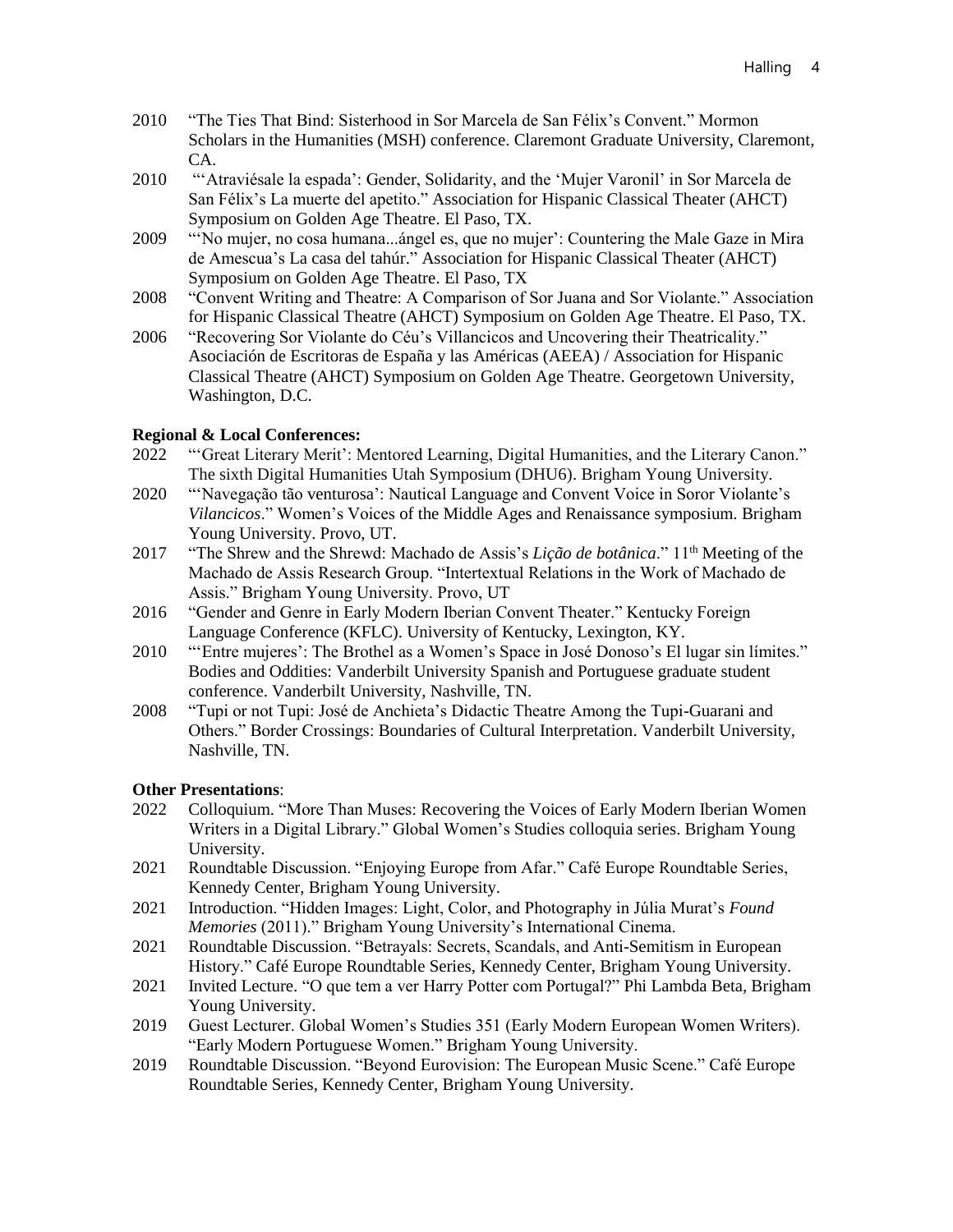- 2018 Invited Lecture. "Teatro en el aula." 12<sup>th</sup> BYU Summer Workshop for Spanish Teachers: Literature and Literacy in the Classroom. Brigham Young University.
- 2017 Invited Lecture. European Studies 200. "Iberian Languages." Co-presented with Dr. Greg Stallings. Brigham Young University.
- 2017 Invited Lecture. Women's Studies. "Iberian Early Modern Women Writers." Co-presented with Dr. Valerie Hegstrom. Brigham Young University.
- 2017 Invited Lecture. Spanish 601B. "Academic Conferences." Brigham Young University.
- 2017 Invited Lecture. "What Does *Harry Potter* Have to Do with Portugal?" Luso-Brazilian Association. Brigham Young University.
- 2015 Colloquium. "Feminine Voice and Space in Early Modern Iberian Convent Theater." Liberal Arts Faculty Colloquia Series. University of Southern Indiana.
- 2013 Introductions. *Wilaya*, *El regreso*, *Aquí y allá*, *Un cuento chino*, and *Chico y Rita*. University of Southern Indiana Spanish Film Festival.
- 2013 Invited Talk. "The Proposal Process" presented via Skype to Dr. Susan Berk-Seligson's graduate seminar on research proposal writing. Vanderbilt University.
- 2012 Invited Lecture. "Early Modern Iberian Convent Theater" given in Dr. James Krause's Portuguese 441 class. Brigham Young University.
- 2012 Poster Presentation. "Integrating Early Modern Women Writers in a Hispanic Civilization Course." *Grupo de Estudios sobre la Mujer en España y las Américas (GEMELA)*  conference. Portland, OR.
- 2006 Introduction. *Gallo de Oro*. Brigham Young University's International Cinema.
- 2006 Introduction. *Pedro Páramo*. Brigham Young University's International Cinema.
- 2006 Introduction. "Photographing Silence." Brigham Young University's Museum of Art.

#### **SERVICE**

#### **Service to the Profession:**

| 2021         | Peer Reviewer. Bulletin for Spanish and Portuguese Historical Studies.           |
|--------------|----------------------------------------------------------------------------------|
|              |                                                                                  |
| 2021         | Peer Reviewer. Revista Canadiense de Estudios Hispánicos.                        |
| 2021         | Peer Reviewer. Luso-Brazilian Review.                                            |
| 2021         | Peer Reviewer. Spanish & Portuguese Review.                                      |
| 2018-2019    | Selection Committee Member. International Conference: "A Realm of Women."        |
|              | University of Évora, Portugal.                                                   |
| 2017-present | Copy Editor. e-Journal of Portuguese History. Brown University.                  |
| 2014-2019    | Managing Editor. Spanish and Portuguese Review. American Association of          |
|              | Teachers of Spanish and Portuguese (AATSP).                                      |
| 2010-2016    | Chamizal Play Review Coordinator. Bulletin of the Comediantes.                   |
| 2010         | Proofreader. Border Crossings: Boundaries of Cultural Interpretation. Vanderbilt |
| University   |                                                                                  |
| 2009         | Proofreader. The Afro-Hispanic Review. Vanderbilt University.                    |

#### **Brigham Young University**

#### **University:**

| 2019            | Co-organizer with Matt Hill. "Jorge de Sena at 100: A Symposium in Celebration |
|-----------------|--------------------------------------------------------------------------------|
| of              | his Life and Works."                                                           |
| 2018            | Participant. Faculty GE Envisioning Workshop.                                  |
| 2018-present    | Coordinator. Global Women's Studies Internships.                               |
| 2017-present    | Committee member. European Studies Executive Committee.                        |
| $2017$ -present | Affiliate. European Studies.                                                   |
| 2016-present    | Affiliate. Women's Studies.                                                    |
| 2016-present    | Faculty Advisor. Country Swing Dance Club.                                     |
|                 |                                                                                |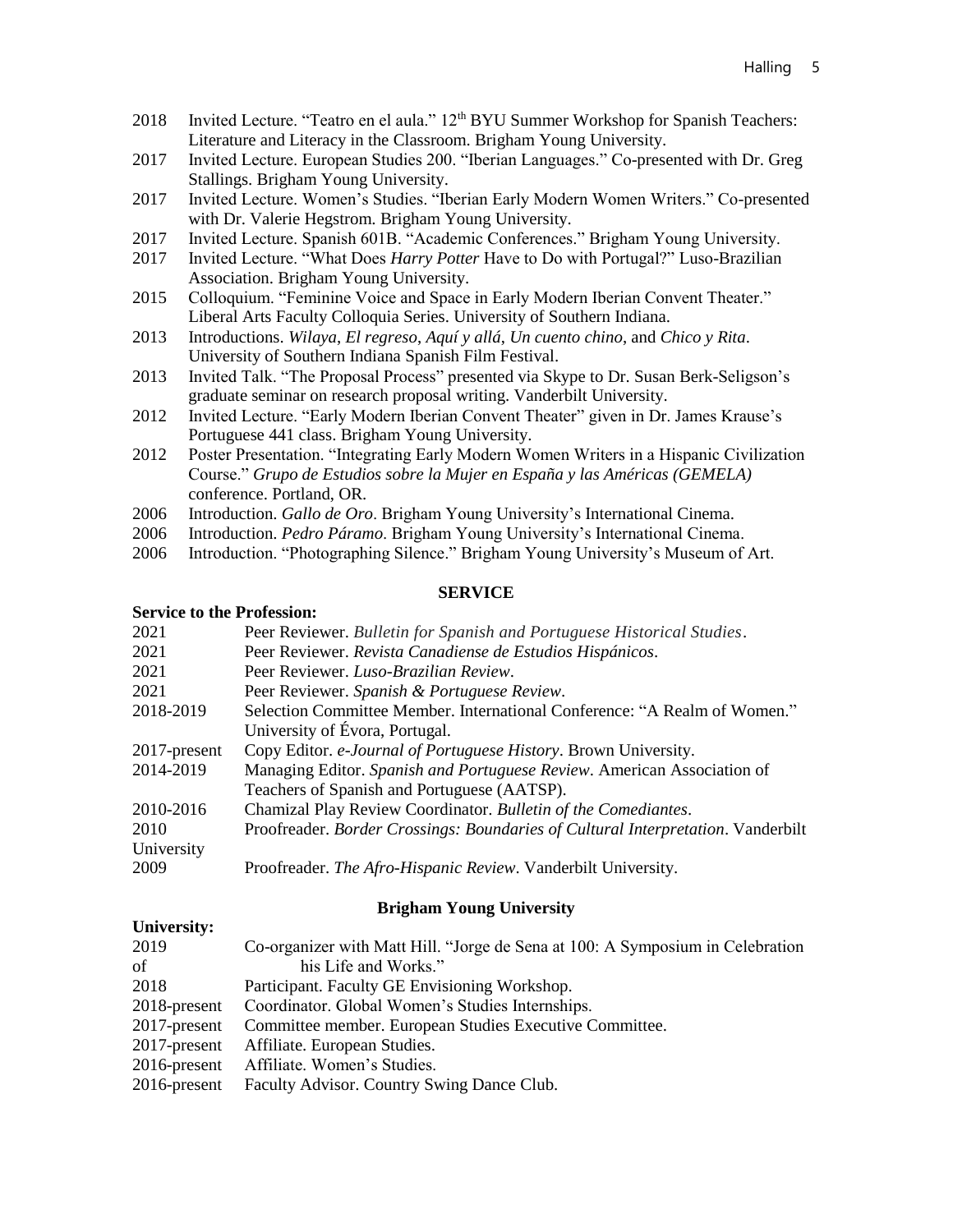## **College of Humanities:**

| 2022         | <b>HUM Grant Reviewer.</b>                                                        |
|--------------|-----------------------------------------------------------------------------------|
| 2021         | <b>HUM Grant Reviewer.</b>                                                        |
| 2019         | Co-organizer with Matt Ancell. Cervantes's <i>Novelas ejemplares</i> mini course. |
| 2018-present | Organizer and Facilitator. Female Faculty Writing Retreats.                       |

## **Department of Spanish and Portuguese:**

| 2018-present | Organizer and Facilitator. Mothers in Academia Group.                        |
|--------------|------------------------------------------------------------------------------|
| 2018         | Port 345 GE Review Leader.                                                   |
| 2018         | Port 339 GE Review Leader.                                                   |
| 2017-2018    | Program Review Leader, Self-Study Report.                                    |
| 2017         | Co-organizer with Rex Nielson. Theater Workshop for Port. 339 with Luca      |
| Prazeres.    |                                                                              |
| 2017         | Search Committee Chair. Visiting Assistant Professor of Portuguese position. |
| 2016-2017    | Committee member. Curriculum and Assessment Committee.                       |
|              |                                                                              |

## **University of Southern Indiana**

| Umversity of Bouthern Indiana |                                                                              |
|-------------------------------|------------------------------------------------------------------------------|
| University:                   |                                                                              |
| 2015-2016                     | Committee member. USI Curriculum Committee.                                  |
| 2014                          | Coordinator. "Quijóteres: The Ingenious Puppet Don Quijote de la Mancha"     |
|                               | performance and workshop.                                                    |
| 2013-2016                     | Committee member. Language Acquisition, Policy, and Culture Studies Master's |
|                               | Program Development Committee.                                               |
| 2013-2016                     | Committee member. USI Student Publications Committee.                        |
| 2013                          | Coordinator. USI's Spanish Film Festival.                                    |
|                               |                                                                              |

# **College of Liberal Arts:**<br>2012-2013. Search Co

Search Committee member. Assistant Professor of World History position.

## **Department of World Languages and Literatures:**

| 2015      | Administrator. Major as Home Grant.                                            |
|-----------|--------------------------------------------------------------------------------|
| 2014      | Participant. American Council on the Teaching of Foreign Languages (ACFTL)     |
|           | workshop.                                                                      |
| 2014      | Administrator. Major as Home Grant.                                            |
| 2014      | Committee member. National Council for Accreditation of Teacher Education      |
|           | (NCATE) World Languages and Cultures Accreditation Committee.                  |
| 2014-2016 | Co-organizer. World Languages and Cultures Career Workshop.                    |
| 2013-2016 | Faculty advisor and organizer. Academic High School Foreign Language Bowl.     |
| 2013      | Committee member. Core 39 World Languages and Cultures Course Petition and     |
|           | Assessment Committee.                                                          |
| 2012-2016 | Faculty Peer Assessment Advisor. Classroom observation of adjunct instructors. |
| 2012-2016 | Committee member. Departmental Scholarship Committee.                          |
| 2012-2016 | Committee member. Departmental Curriculum and Assessment Committee.            |
|           | <b>Public Humanities and Community Outreach</b>                                |
|           | $2021$ success $C_2$ exception and so editor $M_{\rm BH}$ $M_{\rm BH}$ .       |

|      | 2021-present Co-creator and co-editor. More than Muses website.                 |
|------|---------------------------------------------------------------------------------|
| 2019 | Performer. "Food and Fado." Jorge de Sena at 100: A Symposium in Celebration of |
|      | his Life and Works. Brigham Young University.                                   |
| 2019 | Director. "Auto da Barca do Inferno." Student production. Brigham Young         |
|      | University.                                                                     |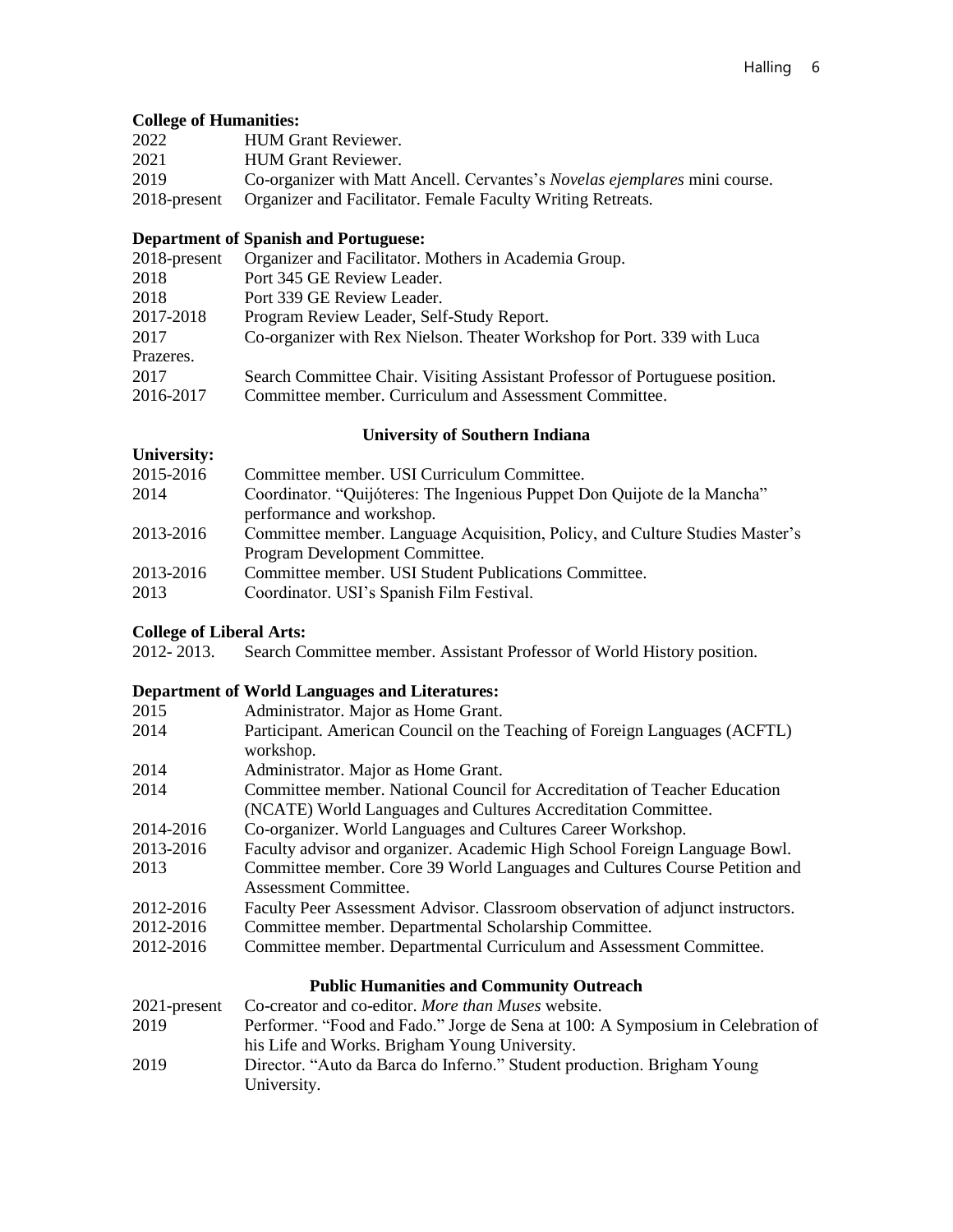| 2017 | Consultant. Ecos de los claustros. University of Southern Indiana and Centro      |
|------|-----------------------------------------------------------------------------------|
|      | Dramático Rural, Mira, Spain.                                                     |
| 2016 | Member of Translation Team. Mujeres y Criados (Women and Servants).               |
|      | Fundación Siglo de Oro, Madrid, Spain.                                            |
| 2014 | Coordinator. "Quijóteres: The Ingenious Puppet Don Quijote de la Mancha"          |
|      | community children's workshop with the director at the Evansville Public Library, |
|      | Evansville, IN.                                                                   |
| 2013 | Coordinator and Director. Golden Age Theater Outreach and scenes from La dama     |
|      | boba and La traición en la Amistad. University of Southern Indiana, Central High  |
|      | School, and a community ESL class. Evansville, IN.                                |
| 2013 | Coordinator. Dr. Edward Friedman's lecture for Spanish language students,         |
|      | "Assault and Flattery: Reading and Writing in Don Quijote." Signature School,     |
|      | Evansville, IN.                                                                   |
| 2011 | Actress. Much Ado About el perro del hortelano. Graduate Student Led Seminar      |
|      | "The Play's the Thing: A Comparative Look at Early Modern Theatre in England      |
|      | and Spain." Vanderbilt University, Nashville, TN.                                 |
| 2010 | Presenter. "Siglo de Oro Festival Teacher Workshop." Chamizal National Park       |
|      | (U.S. National Park Service). El Paso, TX.                                        |
| 2010 | Director and actress. Scenes from Con quien vengo, vengo and Casa con dos         |
|      | puertas mala es de guardar, presented in outreach assemblies in five schools on   |
|      | behalf of the Chamizal National Park (U.S. National Park Service). El Paso, TX.   |
| 2008 | Director and actress. Scenes from La dama boba for the graduate student           |
|      | conference Border Crossings: Boundaries of Cultural Interpretation. Vanderbilt    |
|      | University, Nashville, TN.                                                        |
| 2007 | Director. El Narciso en su opinión. Brigham Young University.                     |
| 2005 | Actress. Las cortes de la muerte. Brigham Young University.                       |
| 2003 | Actress. El muerto disimulado. Brigham Young University.                          |

## **AWARDS, GRANTS & FELLOWSHIPS**

## **External Grants:**

- 2022 Fundação Luso-Americana para o Desenvolvimento. Arquivos Portugueses 2022. €4,950
- 2016 Spanish Film Club by Pragda Grant. \$1,250
- 2013 Spanish Film Club by Pragda Grant. \$1,250

## **Brigham Young University:**

- 2022 Humanities+ fellowship. \$2,000.
- 2022 Kennedy Center Faculty Research Grant. \$3,340.
- 2022 Kennedy Center Faculty Travel Grant. \$1,000.
- 2022 College of Humanities Mentored Experience Grant (HMEG). \$2,300.
- 2021 College of Humanities Mentored Experience Grant (HMEG). \$5,000.
- 2021 Emmeline B. Wells Grant. \$25,000.
- 2019 Kennedy Center Faculty Travel Grant. \$1,000<br>2018 GE Matching Grant. \$1,246
- GE Matching Grant. \$1,246
- 2017 Faculty Center Course Enhancement Grant (with Rex Nielson). \$1,000
- 2017 Faculty Center Course Enhancement Grant. \$300
- 2017 Women's Research Initiative Grant. \$5,000
- 2005-2006 Department of Spanish and Portuguese Outstanding Graduate Student Instructor.

## **University of Southern Indiana:**

2015 Liberal Arts Research Award (LARA).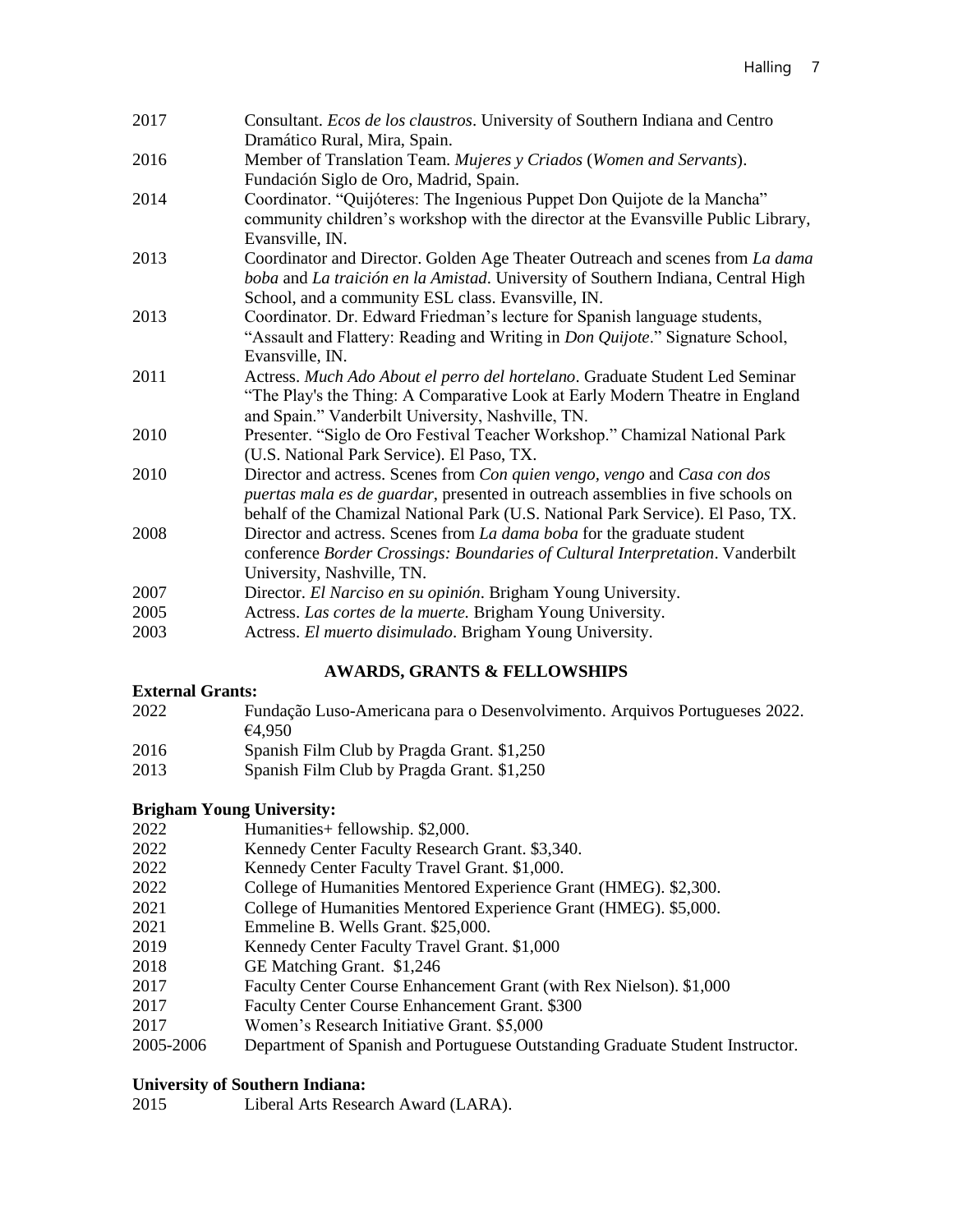| 2015<br>2014                  | Major as Home Grant. \$3,000<br>Major as Home Grant. \$3,000                                                                                                                       |
|-------------------------------|------------------------------------------------------------------------------------------------------------------------------------------------------------------------------------|
| 2014                          | Student Development Fund Award, USI Society for Arts & Humanities.                                                                                                                 |
| 2013                          | Student Development Fund Award, USI Society for Arts & Humanities.                                                                                                                 |
| 2013                          | Summer Research Fellowship. \$7,000                                                                                                                                                |
| <b>Vanderbilt University:</b> |                                                                                                                                                                                    |
| 2011-2012                     | Mary and Joe Harper Dissertation Fellow, Robert Penn Warren Center for the<br>Humanities.                                                                                          |
| 2011                          | Graduate School Dissertation Enhancement Grant. \$2,000                                                                                                                            |
| 2011                          | E. Inman Fox Award for Excellence in Teaching, Department of Spanish and<br>Portuguese.                                                                                            |
| 2010-2011                     | Robert Penn Warren Center for the Humanities Grant for Graduate Student Led<br>Seminar "The Play's the Thing: A Comparative Look at Early Modern Theatre in<br>England and Spain." |
| 2010                          | College of Arts and Science Summer Research Award. \$4,500                                                                                                                         |
| 2007-2011                     | Harold Stirling Vanderbilt Graduate Scholar.                                                                                                                                       |
|                               | PROFESSIONAL DEVELOPMENT (BYU)                                                                                                                                                     |
| 2022                          | Writing Across the Curriculum Spring Workshops:                                                                                                                                    |
|                               | The Imitations Game: Teach Your Students to Fake It Like the Pros(e)<br>Writing with Sources in a Post-Truth World                                                                 |
|                               | Clarity is a Many-Splendored Thing: Action, Concision, Coherence                                                                                                                   |
|                               | Bridging the Gap: Working with Students Learning English as a Second                                                                                                               |
|                               | Language                                                                                                                                                                           |
|                               | "The More We Work Together": Designing Successful Collaborative<br>Assignments                                                                                                     |
| 2022                          | Humanities+ Fellows Workshop                                                                                                                                                       |
| 2022                          | Mid-Career Lunch & Learn: International Leaves                                                                                                                                     |
| 2022                          | CTL Faculty Learning Seminar: Make a Good First Impression with Your                                                                                                               |
| Syllabus                      |                                                                                                                                                                                    |
| 2022                          | Applying for a Grant from the National Endowment for the Humanities (NEH):<br>Virtual Seminar with Mark Silver                                                                     |
| 2022                          | Accommodating Student Success: What Faculty Should Know About ADA<br>Accommodations                                                                                                |
| 2022                          | <b>Getting Things Done Training</b>                                                                                                                                                |
| 2021                          | <b>QPR</b> Training                                                                                                                                                                |
| 2021                          | CTL Faculty Learning Seminar: What BYU Students Think about Online Learning                                                                                                        |
| 2020                          | BYU/LX Consortium 2020: Experiential Learning Summit                                                                                                                               |
| 2020                          | <b>Teach Anywhere Series</b>                                                                                                                                                       |
|                               | June 4, CORE Principles of Effective (Online) Teaching workshop                                                                                                                    |
|                               | June 16, Engage Students Effectively in Live Online Class Sessions                                                                                                                 |
|                               | June 17, Before, During, and After: Facilitating Learning Online and In<br>Class                                                                                                   |
|                               | July 2, Linking Assignments and Exams to Learning Outcomes in Learning<br>Suite                                                                                                    |
|                               | July 22, Supporting Students through Open Educational Resources                                                                                                                    |
|                               | July 28, Learning Path in BYU Learning Suite                                                                                                                                       |
|                               | July 30, What's New in BYU Learning Suite                                                                                                                                          |
|                               | July 31, Online Teaching with BYU Learning Suite                                                                                                                                   |
|                               | Aug 7, BYU Learning Suite Open Lab                                                                                                                                                 |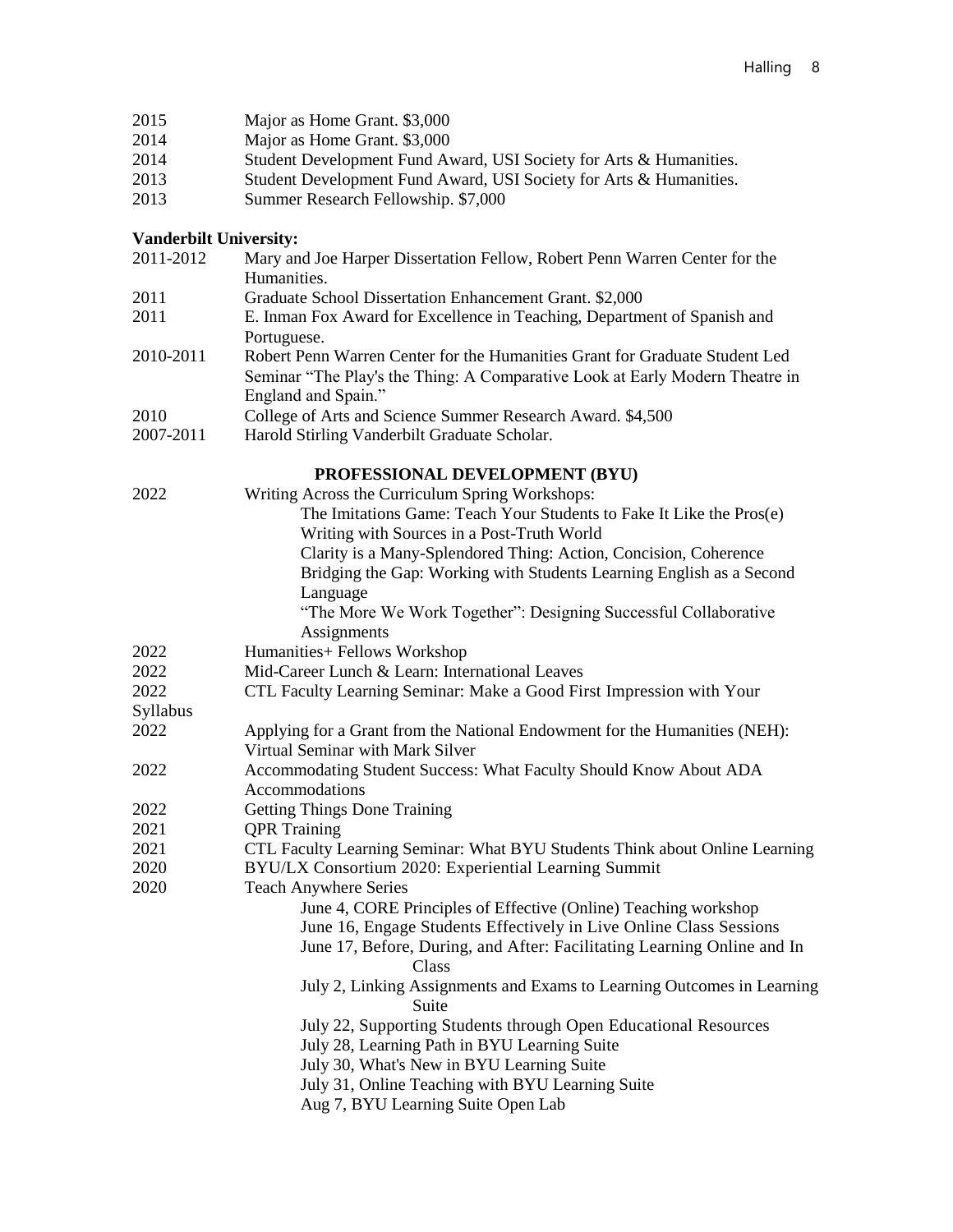| 2020      | What's New in Canvas Training                                                |
|-----------|------------------------------------------------------------------------------|
| 2020      | <b>Internship Coordinator Trainings</b>                                      |
| 2020      | Faculty Center's pre-CFS Women's Lunch and Panel Discussion: Student Ratings |
|           | and Classroom Authority                                                      |
| 2019      | <b>Experiential Learning Summit</b>                                          |
| 2019      | Faculty Center's Pre-CFS Women's Lunch and Panel Discussion                  |
| 2019      | <b>GE</b> Academy Participant                                                |
| 2019      | <b>Writing Matters Summer Seminar</b>                                        |
| 2019      | <b>Internship Coordinator Training</b>                                       |
| 2019      | Writing Across the Curriculum Workshop                                       |
| 2018      | <b>BYU Women Thrive Education Initiative</b>                                 |
|           | December 5, Women at BYU: From Coed to Colleague, 1970s to 2018              |
|           | October 22, Empowering Women Students through Learning and                   |
|           | Engagement in the Classroom                                                  |
| 2018      | <b>GE</b> Academy Participant                                                |
| 2018      | BYU Faculty Center Seminar: Female Faculty & Students                        |
| 2017-2018 | <b>BYU Faculty Development Series</b>                                        |
| 2017-2020 | Faculty Center's Pre-CFS Lunch and Learn:                                    |
|           | March 10, 2020 on Integrity & Compliance Issues                              |
|           | October 16, 2019 on Teaching with ROCA (Relevance, Organization, Care        |
|           | for student learning, and Assessment)                                        |
|           | January 29, 2019 on Being Proactive with Your Chair in Your ASI              |
|           | October 31, 2018 on Preparing for Your Third Year Review                     |
|           | September 19, 2018 on Student Evaluations                                    |
|           | February 21, 2018 on Inspiring Learning                                      |
|           | January 31, 2018 on Honor Code Issues                                        |
|           | October 25, 2017 on Time Management for Busy Faculty                         |
|           | February 15, 2017 on Engaging in Faith & Learning in Your Classes            |
|           | January 18, 2017 on Successful Faculty                                       |
| 2016      | Participated in the Students Consulting on Teaching (SCOT) program           |
| 2017      | Publish & Flourish Workshop                                                  |
| 2017      | Faculty Women's Association Rank and Status Workshop                         |
| 2017      | Writing Across the Curriculum Workshop                                       |
| 2016-2017 | Worked with the Center for Learning and Teaching (CFTL) on improving course  |
|           | design                                                                       |

#### **PROFESSIONAL ASSOCIATIONS**

Alpha Mu Gamma (National Foreign Language Honor Society) American Association of Teachers of Spanish and Portuguese (AATSP) American Portuguese Studies Association (APSA) Association for Hispanic Classical Theatre (AHCT) Grupo de Estudios sobre la Mujer en España y las Américas (pre-1800) (GEMELA) Phi Lambda Beta (National Portuguese Honor Society) Renaissance Society of America (RSA) Sigma Delta Pi (National Spanish Honor Society) Sixteenth Century Society & Conference (SCSC)

## **LANGUAGES**

Native speaker of English Near native proficiency in Spanish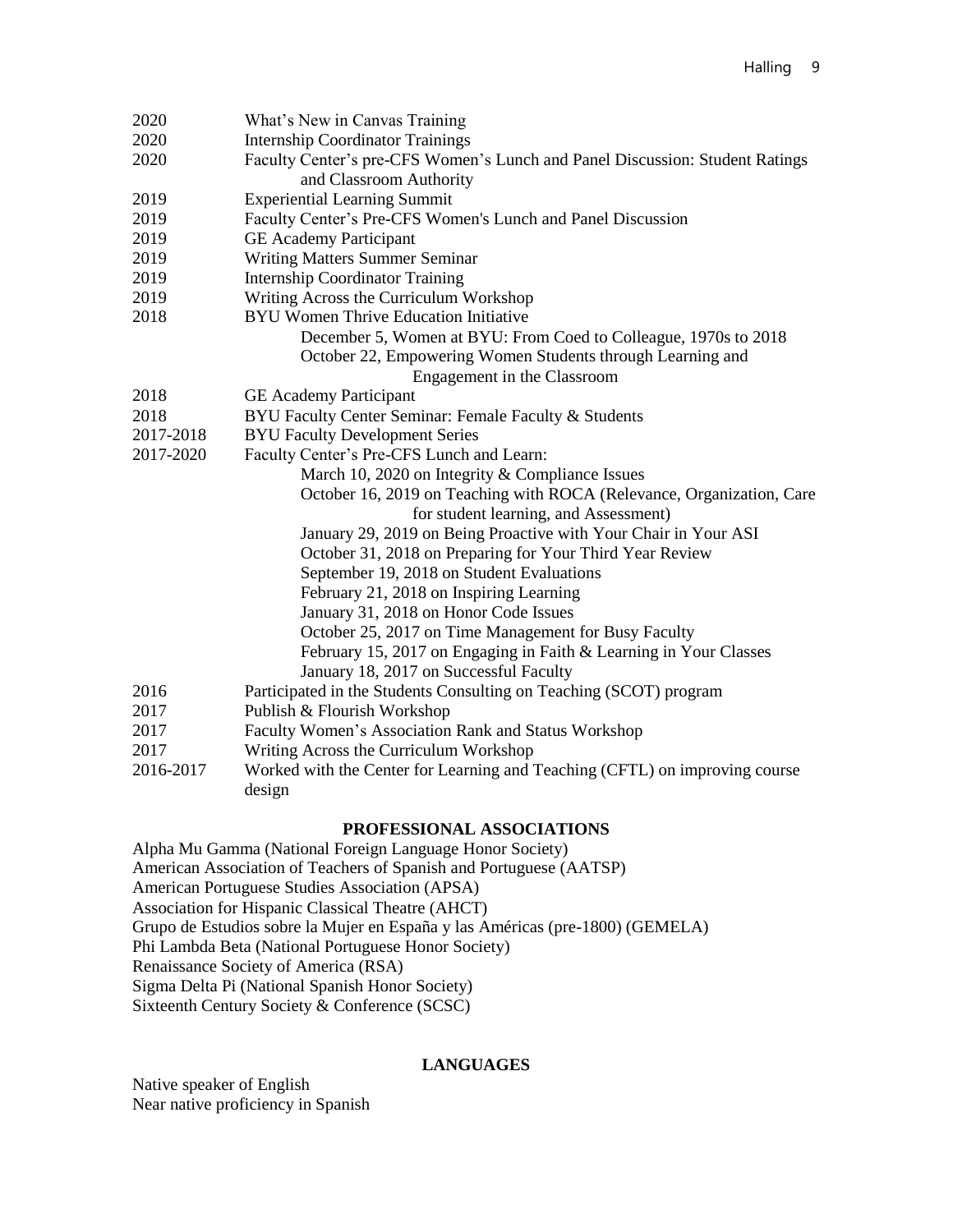Near native proficiency in Portuguese Novice speaker of Italian

## **TEACHING Brigham Young University**

#### **MA Thesis Committees**

**Chair:** 

2017-2020 Morgan Call. *An Anachronistic Proposal: An Imagined Production of* Lo que quería ver el marqués de Villena.

## **Committee Member:**

| 2019-2021 | Calla Chamberlain. The Rusty Butler Archive: Revelations of Cultural Repression |
|-----------|---------------------------------------------------------------------------------|
|           | during the Brazilian Military Dictatorship.                                     |
| 2017-2019 | Dania Ellingson. A experiência machadiana: Experience Design Theory in Dom      |
|           | Casmurro                                                                        |
| 2017-2019 | Scott Raines. El Ingenioso don Quijote de la Mancha: Music, Painting, and       |
|           | Eucharistic Partaking                                                           |
| 2017-2018 | Gabi Oliveira. A subversão dos estereótipos de gênero nos contos fantásticos de |
|           | Lygia Fagundes Telles                                                           |

## **Humanities Undergraduate Mentoring Grant**

2021 Mentor. Bailey Wilden.

## **Undergraduate Honors Thesis Committees**

| 2021-2022                                 | Committee Chair. Bailey Wilden. Rosal de María by Soror Maria do Céu: A |
|-------------------------------------------|-------------------------------------------------------------------------|
|                                           | Pedagogical Edition and Literary Analysis.                              |
| $\bullet \bullet \bullet \bullet \bullet$ |                                                                         |

2019 Committee Chair. Madalynn Lyman. *Pages of the Revolution: Symbolism in Sophia de Mello Breyner Andresen's* O nome das coisas.

## **Courses Taught** (2016-current)

SPAN 480R: Golden Age Drama

SPAN 395R: Contemporary Spanish Culture

PORT 321: Portuguese Reading, Grammar, and Culture

PORT 339/330: Introduction to Portuguese and Brazilian Literature

PORT 437R/649R: Women Writers in Portuguese

PORT 345: Portuguese Civilization (both traditional and online sections)

PORT 346R: Festas, Festivais e Fado / Festas e Festivais

PORT 441/341: Survey of Portuguese Literature

PORT 437R: Early Modern Women Writers in Portuguese

PORT 442/642: Camões

PORT 449R: Camões (Independent Study)

PORT 449R/649R: Gil Vicente

PORT 449R/649R: Portuguese Women Writers (cross-listed with Women's Studies and

Comparative Arts and Letters)

PORT 451: Survey of Brazilian Literature

## **University of Southern Indiana**

**Courses Taught** (2012-2016) SPAN 101: Beginning Spanish I SPAN 101: Beginning Spanish I (accelerated)